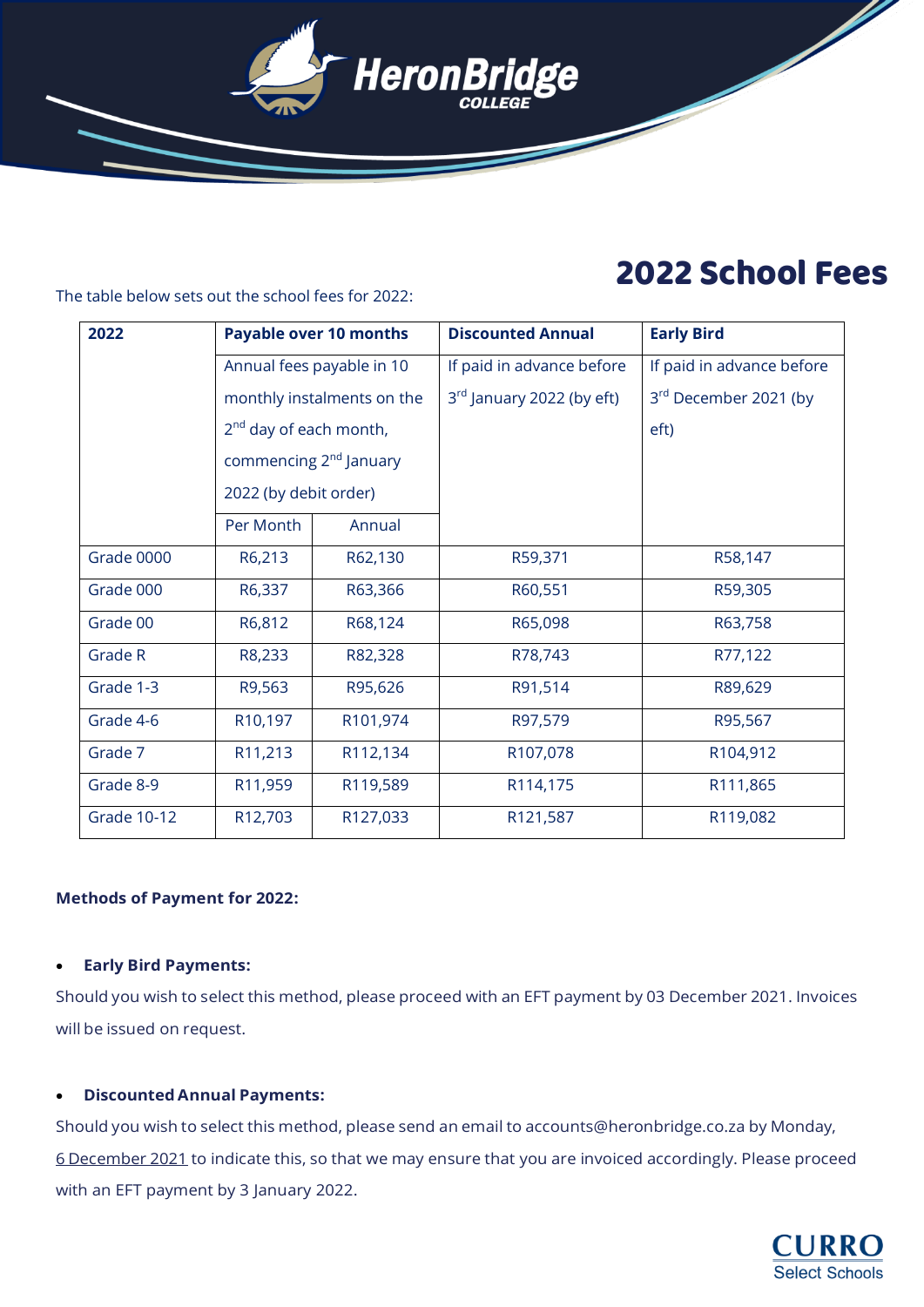

#### • **Monthly Payments:**

Should you not select the Early Bird or Discounted Annual payment method, your account will be automatically set for monthly billing.

Monthly payment is payable **in advance** over 10 months, commencing on 2 January 2022. Payment is by way of debit order.

#### • **Educational Levies 2022**

The amount of the grade specific educational levy will be advised to you in November 2021. This levy will be billed monthly over 10 months or can be paid in full in January 2022. The levy is calculated and monitored per grade and will include all compulsory charges, such as outings, tours, external examination fees, but exclude sports tours, fundraising, and any optional costs.

#### • **Refundable Deposit**

Upon the first year of enrolment at HeronBridge College you are required to pay a refundable deposit equal to one term's fee. The deposit is paid off in instalments as outlined below:

- o R5000 towards the deposit is payable upon enrolment to secure your place.
- $\circ$  The remainder of the deposit is payable in the first 3 months of commencement of schooling and divided equally over 3 months (January, February, and March).
- o No fees will be charged to the account whilst the remainder of the deposit is paid over January to March in the 1st year.
- o School fees will be charged from April to December in the 1st year of enrolment. School fees will be billed for 9 months.
- o **This affords you a 10% discount on school fees in your 1st year of enrolment.**
- o As from your 2nd year at the school, the normal school fee policy applies.

\*If a learner starts mid-year, R5000 of the deposit is payable upon enrolment to secure your place. The balance of the deposit is payable in the first three months of schooling in equal instalments. For the first year school fees will be charged after the first three months until December. At the end of a learner's final term at HeronBridge (provided the requisite full term's notice has been given) the full amount of the deposit held at that date will be credited to the fee account and the credit balance on the account refunded.